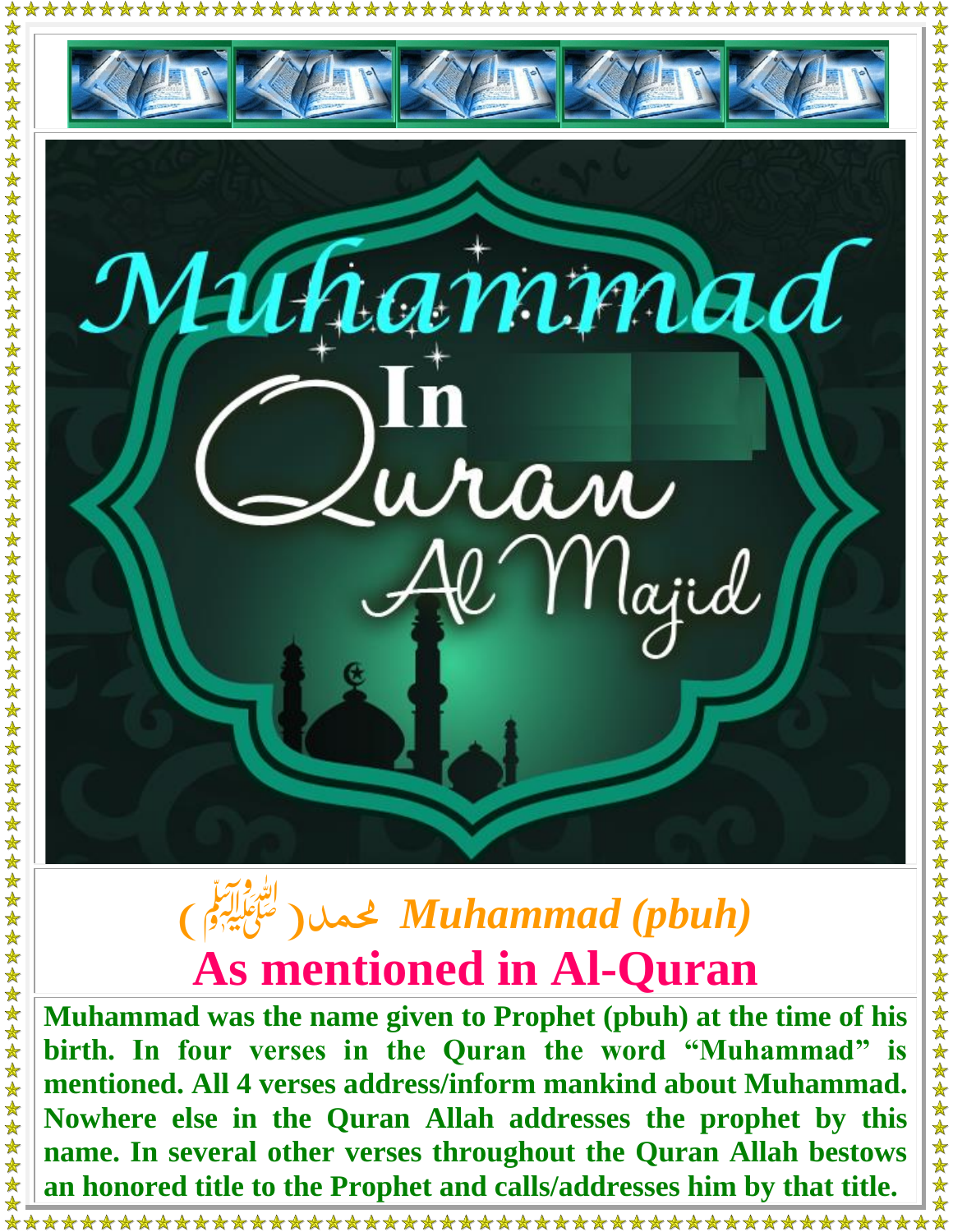| A A A A A A A A A A A A A A A A A A                                                                                                                                                                                                                                                                                                                                                                                                                                                                                                                                                                                                                                                                      |                                                                                                                                                                                                                                                                                                                                                                                                                                                                                                                   |
|----------------------------------------------------------------------------------------------------------------------------------------------------------------------------------------------------------------------------------------------------------------------------------------------------------------------------------------------------------------------------------------------------------------------------------------------------------------------------------------------------------------------------------------------------------------------------------------------------------------------------------------------------------------------------------------------------------|-------------------------------------------------------------------------------------------------------------------------------------------------------------------------------------------------------------------------------------------------------------------------------------------------------------------------------------------------------------------------------------------------------------------------------------------------------------------------------------------------------------------|
| 3:144 AalImran                                                                                                                                                                                                                                                                                                                                                                                                                                                                                                                                                                                                                                                                                           | <b>Muhammad is not but a Messenger.</b>                                                                                                                                                                                                                                                                                                                                                                                                                                                                           |
| 144.<br>And <i>Muhammad</i> is not but a<br>Messenger. Indeed, (many) messengers<br>have passed away before him. So if<br>he dies or is killed, would you turn<br>back on your heels (to disbelief). And he<br>who turns back on his heels, will never<br>harm Allah at all. And Allah will reward<br>those who are grateful.                                                                                                                                                                                                                                                                                                                                                                            | وَمَا مُحَمَّدٌ إِلَّا رَسُولٌ قَدْ خَلَتْ مِن قَبَلِهِ<br>ٱلرُّسُلُ ۚ أَفَإِيْنِ مَّاتَ أَوۡ قُتِلَ ٱنقَلَبۡمُّ عَلَىٰٓ<br>أَعْقَبِكُمْ ۚ وَمَن يَنقَلِبُ عَلَىٰ عَقِبَيْهِ فَلَن يَضُرَّ<br>أَللَّهُ شَيْئًا ۗ وَسَيَجۡزِي ٱللَّهُ ٱلشَّـٰكِرِينَ                                                                                                                                                                                                                                                               |
| 47:2 Muhammad They believe in what is sent down upon Muhammad                                                                                                                                                                                                                                                                                                                                                                                                                                                                                                                                                                                                                                            |                                                                                                                                                                                                                                                                                                                                                                                                                                                                                                                   |
| 2. And those who believe, and do<br>righteous deeds, and believe in what has<br>been sent down upon <i>Muhammad</i> , and it<br>is the truth from their Lord. He will                                                                                                                                                                                                                                                                                                                                                                                                                                                                                                                                    | وَٱلَّذِينَ ءَامَنُواْ وَعَمِلُواْ ٱلصَّلحَتِ وَءَامَنُواْ<br>بِمَا نُزِّلَ عَلَىٰ مُحَمَّدٍ وَهُوَ ٱلْحَقُّ مِن رَّبِّمْ ۚ كَفَّرَ                                                                                                                                                                                                                                                                                                                                                                               |
| remove from them their misdeeds, and<br>will set right their condition.                                                                                                                                                                                                                                                                                                                                                                                                                                                                                                                                                                                                                                  | عَنْهُمْ سَيِّعَاتِهِمْ وَأَصْلَحَ بَالَهُمْ                                                                                                                                                                                                                                                                                                                                                                                                                                                                      |
| 48:29 AlFath                                                                                                                                                                                                                                                                                                                                                                                                                                                                                                                                                                                                                                                                                             | <b>Muhammad is a Messenger of Allah.</b>                                                                                                                                                                                                                                                                                                                                                                                                                                                                          |
| 29. Muhammad is the Messenger of Allah,<br>and those with him are strong against the<br>unbelievers, merciful among themselves.<br>You see them bowing, prostrating,<br>seeking bounty from Allah and (His)<br>pleasure. Their mark is on their faces<br>from the trace of prostration. Such is<br>their likeness in the Torah, and their<br>likeness in the Gospel. Like as the crop<br>which<br>its<br>shoot,<br>then<br>put<br>out<br>strengthened it, then swelled and<br>then<br>stood on its own stem, delighting the<br>sowers that He may enrage with them<br>the disbelievers. Allah has promised<br>those who believe and do righteous deeds<br>among them, forgiveness and a great<br>reward. | مُّحَمَّدٌ رَّسُولُ ٱللَّهِ ۚ وَٱلَّذِينَ مَعَهُمَّ أَشِدَّآهُ عَلَى<br>دُكْعًا سُعْدًا<br>أَلَّكُفَّارِ رُحَمَآءُ بَيْنَهُمْ<br>تركيمية<br>يَبْتَغُونَ فَضَّلاً مِّنَ ٱللَّهِ وَرضُوَ'نًا<br>ودِ ۖ ذَٰٰٓ لِكَ مَثَلَهُمْ ۖ فِي<br>ٱلتَّوۡرَىٰةِ ۚ وَمَثَلُّهُمۡ فِى ٱلۡإِنْجِيلِ كَرَرۡعِ<br>فَعَازَرَهُ فَأَسْتَغْلَظَ فَأَسْتَوَىٰ عَلَىٰ<br>سُوقِهِۦ يُعۡجِبُ ٱلزُّرَّاعَ لِيَغِيظَ بِهِمُ ٱلۡكُفَّارَ<br>وَعَدَ ٱللَّهُ ٱلَّذِينَ ءَامَنُواْ وَعَمِلُواْ ٱلصَّللاَ<br>مِنْهُم مَّغْفِرَةً وَأَجْرًا عَظِيمًا |
| <b>33:40 AlAhzab</b>                                                                                                                                                                                                                                                                                                                                                                                                                                                                                                                                                                                                                                                                                     | <b>Muhammad is Seal of the Prophets</b>                                                                                                                                                                                                                                                                                                                                                                                                                                                                           |
| 40. <i>Muhammad</i> is not the father of any<br>man among you, but (he is) the                                                                                                                                                                                                                                                                                                                                                                                                                                                                                                                                                                                                                           | مَّا كَانَ مُحَمَّدٌ أَبَآ أَحَدٍ مِّن رِّجَالِكُمْ وَلَـٰكِن                                                                                                                                                                                                                                                                                                                                                                                                                                                     |
| Messenger of Allah and the Seal of the<br>Prophets. And Allah is ever Aware of all                                                                                                                                                                                                                                                                                                                                                                                                                                                                                                                                                                                                                       | رَّسُولَ ٱللَّهِ وَخَاتَمَ ٱلنَّبِيِّعَنَ ۚ وَكَانَ ٱللَّهُ بِكُلْ                                                                                                                                                                                                                                                                                                                                                                                                                                                |
| things.                                                                                                                                                                                                                                                                                                                                                                                                                                                                                                                                                                                                                                                                                                  |                                                                                                                                                                                                                                                                                                                                                                                                                                                                                                                   |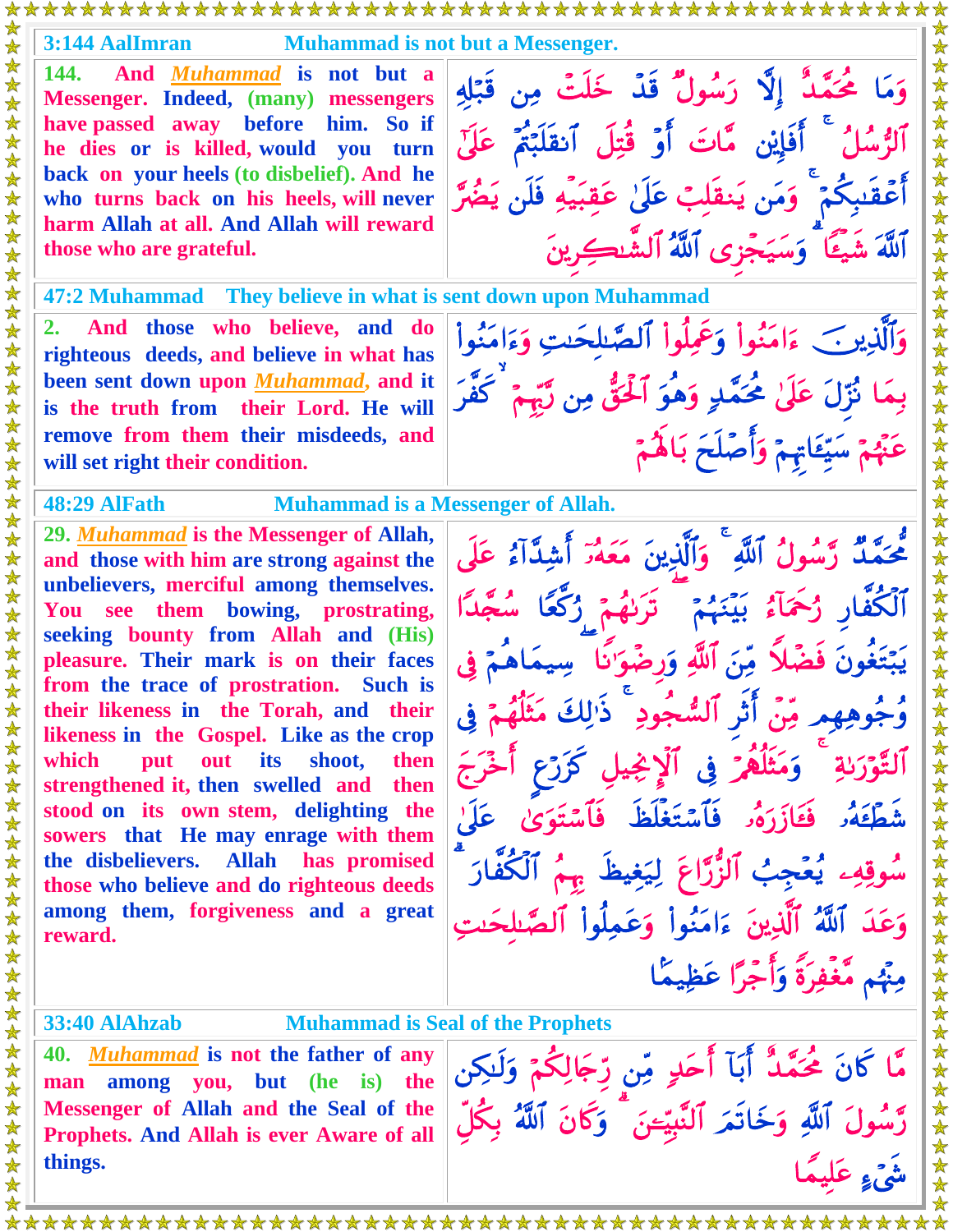| *********************                                                                                                    | ****************                                                                    |  |
|--------------------------------------------------------------------------------------------------------------------------|-------------------------------------------------------------------------------------|--|
|                                                                                                                          | <b>Prophet Muhammad's Titles as bestowed by Allah in the Quran</b>                  |  |
| <b>48:8 AlFath</b>                                                                                                       | A Messenger as a Witness, a Bearer of good tidings, a Warner                        |  |
| 8. Indeed, We have sent you<br><b>O</b><br>Muhammad) as a witness, and a bearer of<br>good tidings, and a warner.        | إِنَّآ أَرْسَلْنَلَكَ شَنهِدًا وَمُبَشِّرًا وَنَذِيرًا                              |  |
| 33:45 AlAhzab A Prophet as a Witness, a Bearer of good tidings, a Warner,                                                |                                                                                     |  |
| 45.<br><b>O</b> Prophet (Muhammad), indeed<br>We have sent you as a witness, and a                                       | يَتَأَيُّهَا ٱلَّذِّيُّ إِنَّآ أَرْسَلْنَكَ شَهِدًا وَمُبَشِّرًا<br>وَنَذِيرًا      |  |
| bearer of good tidings, and a warner.                                                                                    |                                                                                     |  |
| 33:46 AlAhzab                                                                                                            | <b>An Inviter to Allah, an Illuminating Lamp</b>                                    |  |
| 46. And as one who invites to Allah by<br>His permission, and an illuminating lamp.                                      | وَدَاعِيًا إِلَى ٱللَّهِ بِإِذْنِهِۦ وَسِرَاجًا مُّنِيرًا                           |  |
| 21:107 AlAnbia                                                                                                           | A Prophet as Mercy for all the Worlds                                               |  |
| 107. And (Muhammad), We have not sent<br>you except as a mercy for all the worlds.                                       | وَمَآ أَرْسَلْنَلَكَ إِلَّا رَحْمَةً لِّلْعَلَمِينَ                                 |  |
|                                                                                                                          | 73:1-2 AlMuzammil Wrapped up in Garments - Allah Commanding to stand up in Prayers  |  |
| 1, 2 O you (Muhammad) wrapped up in<br>garments, stand at night except a little.                                         | يَتَأَيُّهَا ٱلْمُزَّمِّلُ قُمِرٍ ٱلَّيْلَ إِلَّا قَلِيلًا                          |  |
| 74:1-2 AlMudassir Enveloped in Garments - Allah Commanding to Arise and Warn                                             |                                                                                     |  |
| 1, 2 O you (Muhammad) enveloped (in<br>garments). Arise and warn.                                                        | يَتَأَيُّهَا ٱلْمُدَّثِّرُ قُمَّ فَأَنذِرَ                                          |  |
| 4:79 AnNisa                                                                                                              | <b>A Messenger to all Mankind</b>                                                   |  |
| 79. And We have sent you (Muhammad)<br>a Messenger to mankind. And<br><b>as</b><br>sufficient is Allah as a witness.     | وَأَرْسَلْنَكَ لِلنَّاسِ رَسُولاً ۚ وَكَفَىٰ بِٱللَّهِ شَهِيدًا                     |  |
| 7:157 AlAaraf                                                                                                            | A Prophet mentioned in Torah and Gospel                                             |  |
| 157. Those who follow the Messenger, the<br>Prophet (Muhammad), not taught by<br>worldly institutions, he whom they find | ٱلَّذِينَ يَتَّبِعُونَ ٱلرَّسُولَ ٱلنَّبِيَّ ٱلْأُمِّيِّ ٱلَّذِي                    |  |
| written with them in the Torah and the<br><b>Gospel.</b>                                                                 | يَجِدُونَهُ مَكْتُوبًا عِندَهُمْ فِي ٱلتَّوْرَبَةِ وَٱلْإِنْجِيلِ                   |  |
| 8:64 AlAnfaal<br>A Prophet for whom Allah is Sufficient                                                                  |                                                                                     |  |
| 64. O Prophet (Muhammad), Allah is<br>Sufficient for you and those who follow<br>you of the believers.                   | يَتَأَيُّهَا ٱلنَّبِيُّ حَسَّبُكَ ٱللَّهُ وَمَنِ ٱتَّبَعَكَ مِنَ<br>ر<br>المؤمنير ب |  |
|                                                                                                                          |                                                                                     |  |
| 33:56 AlAhzab A Prophet receiving Blessings from Allah, the Angels and the Believers                                     |                                                                                     |  |
| 56. Indeed, Allah and His angels send<br>blessings on the Prophet (Muhammad). O                                          | إِنَّ ٱللَّهَ وَمَلَنَهِكَتَهُ لِمُصَلُّونَ عَلَى ٱلنَّبِىِّ ۚ يَأَيُّهَا           |  |
|                                                                                                                          |                                                                                     |  |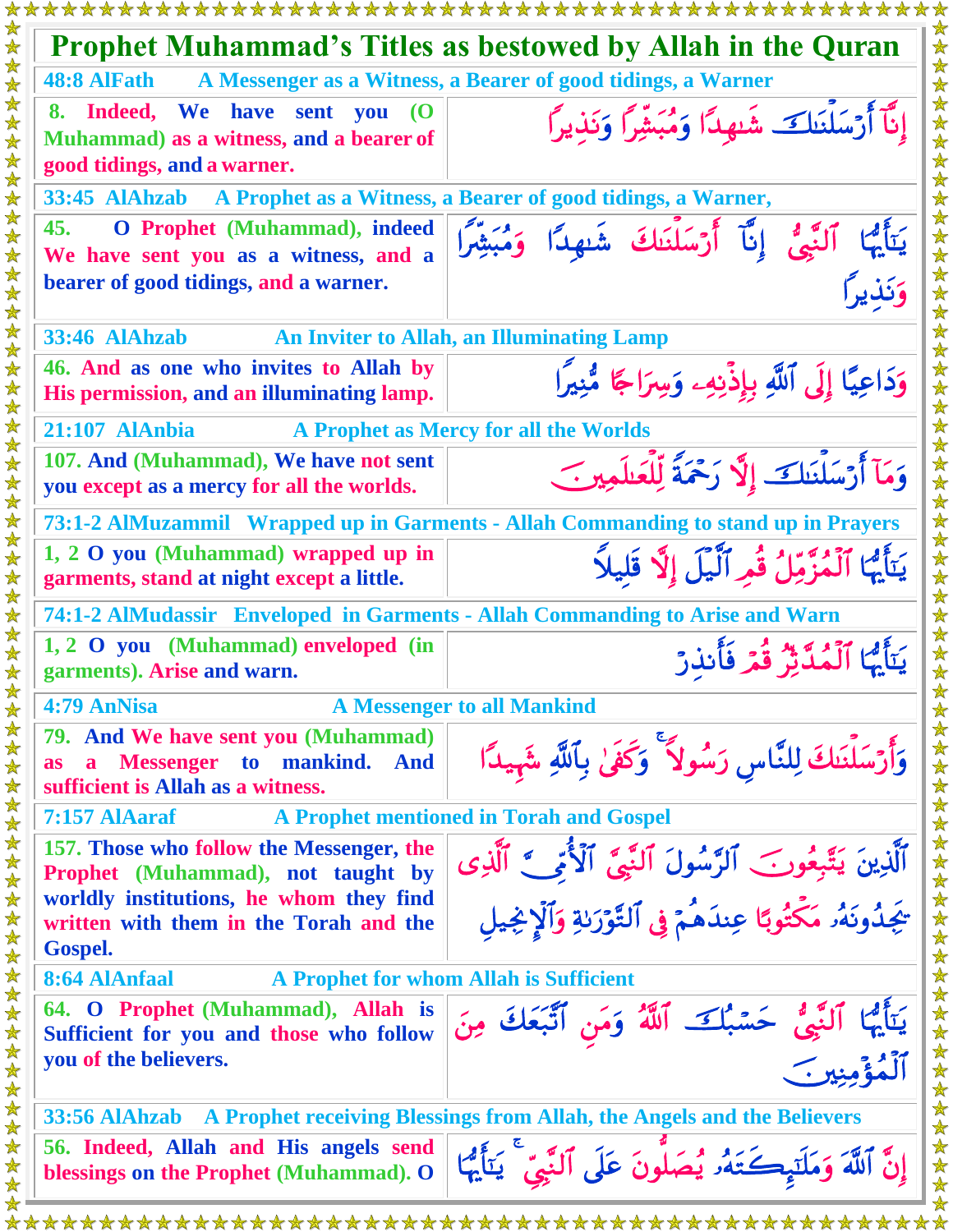| you who believed, send blessings upon him<br>and salute him with a worthy salutation.                                     | ٱلَّذِينَ ءَامَنُواْ صَلُّواْ عَلَيْهِ وَسَلِّمُواْ تَسۡلِيمًا                                                                           |  |
|---------------------------------------------------------------------------------------------------------------------------|------------------------------------------------------------------------------------------------------------------------------------------|--|
| <b>A Messenger for the entire Mankind</b><br><b>34:28 Saba</b>                                                            |                                                                                                                                          |  |
| 28. And We have not sent you (O<br>Muhammad) except to all mankind as a<br>bringer of good tidings, and a warner.         | وَمَآ أَرْسَلْنَكَ إِلَّا كَآفَّةً لِّلنَّاسِ بَشِيرًا وَنَذِيرًا<br>وَلَـٰكِنَّ أَكْثَرَ ٱلنَّاسِ لَا يَعْلَمُونَ                       |  |
| But most of mankind do not know.                                                                                          |                                                                                                                                          |  |
| <b>A Clear Warner for all mankind</b><br><b>22:49 AlHajj</b>                                                              |                                                                                                                                          |  |
| 49. Say (O Muhammad): "O mankind, I<br>am only a clear warner to you."                                                    | قُلْ يَتَأَيُّهَا ٱلنَّاسُ إِنَّمَآ أَنَاْ لَكُوۡ نَذِيرٌ مُّبِينٌ                                                                       |  |
| <b>38:65 Suad</b>                                                                                                         | <b>Inviter to One God</b>                                                                                                                |  |
| 65. Say (O Muhammad): "I am only a<br>warner, and there is not any god but                                                | قُلْ إِنَّمَآ أَنَاْ مُنذِرٌ ۖ وَمَا مِنْ إِلَيْهِ إِلَّا ٱللَّهُ ٱلْوَاحِدُ                                                             |  |
| Allah, the One, the All Prevailing."                                                                                      | ٱلۡقَفَّارُ                                                                                                                              |  |
| 39:11 AzZumur                                                                                                             | <b>A Sincere Worshipper of One God</b>                                                                                                   |  |
| 11. Say (O Muhammad): "Indeed, I am<br>commanded to worship Allah, sincere to<br>Him in religion."                        | قُلْ إِنِّيَ أُمِرْتُ أَنْ أَعَبُدَ ٱللَّهَ جُنَّلِصًا لَّهُ ٱلدِّينَ                                                                    |  |
| 45:18 AlJasia                                                                                                             | <b>A Messenger on a Clear Way</b>                                                                                                        |  |
| 18. Then We have set you on a clear way<br>of commandment (O Muhammad), so<br>follow it, and do not follow the desires of | ثُمَّر جَعَلْنَكَ عَلَىٰ شَرِيعَةٍ مِّنَ ٱلْأَمْرِ فَٱتَّبِعْهَا وَلَا<br>تَتَّبِعُ أَهْوَآءَ ٱلَّذِينَ لَا يَعْلَمُونَ                  |  |
| those who do not know.                                                                                                    |                                                                                                                                          |  |
| 61:6 AsSaff                                                                                                               | Allah informing of coming of Muhammad by the tongue of Prophet Jesus                                                                     |  |
| And when Jesus, son of Mary, said:<br>6.<br>"O children of Israel, indeed I am the                                        | وَإِذْ قَالَ عِيسَى أَبْنُ مَرْيَمَ يَنبَنِي إِسْرَءِيلَ إِنِّي                                                                          |  |
| Messenger of Allah to you, confirming<br>that which was (revealed) before me of                                           | رَسُولُ ٱللَّهِ إِلَيْكُمْ مُّصَدِّقًا لِّمَا بَيْنَ يَدَىَّ مِنَ                                                                        |  |
| the Torah, and giving the good news of<br>a Messenger (Muhammad) who shall                                                | ٱلتَّوۡرَبٰةِ وَمُبَشِّرٗا بِرَسُولِ يَأۡنِى مِنۡ بَعۡدِى ٱسْمَهۡرَ                                                                      |  |
| come after me, whose name shall be the<br>praised one."                                                                   |                                                                                                                                          |  |
| 2:129 AlBaqarh Prophet Ibrahim making Dua of coming of Prophet Muhammad                                                   |                                                                                                                                          |  |
| 129. "Our Lord, and raise in them a<br><b>Messenger</b> (Muhammad) from among<br>them, who shall recite to them Your      | رَبَّنَا وَٱبۡعَثۡ فِيهِمۡ رَسُولاً ۚ مِّنۡمۡمۡ يَتَلُواْ عَلَيۡم<br>ءَايَـٰتِكَ وَيُعَلِّمُهُمُ ٱلۡكِتَـٰبَ وَٱلۡحِكۡمَةَ وَيُزَكِّمِمۡ |  |
| verses, and shall teach them the Book and<br>wisdom and purify them. Indeed, You are                                      | إِنَّكَ أَنتَ ٱلْعَزِيزُ ٱلْحَكِيمُ                                                                                                      |  |
| the All Mighty, the All Wise."                                                                                            |                                                                                                                                          |  |
|                                                                                                                           | 2:144 AlBaqarh Allah honoring Prophet Muhammad's desire by changing of Qibla                                                             |  |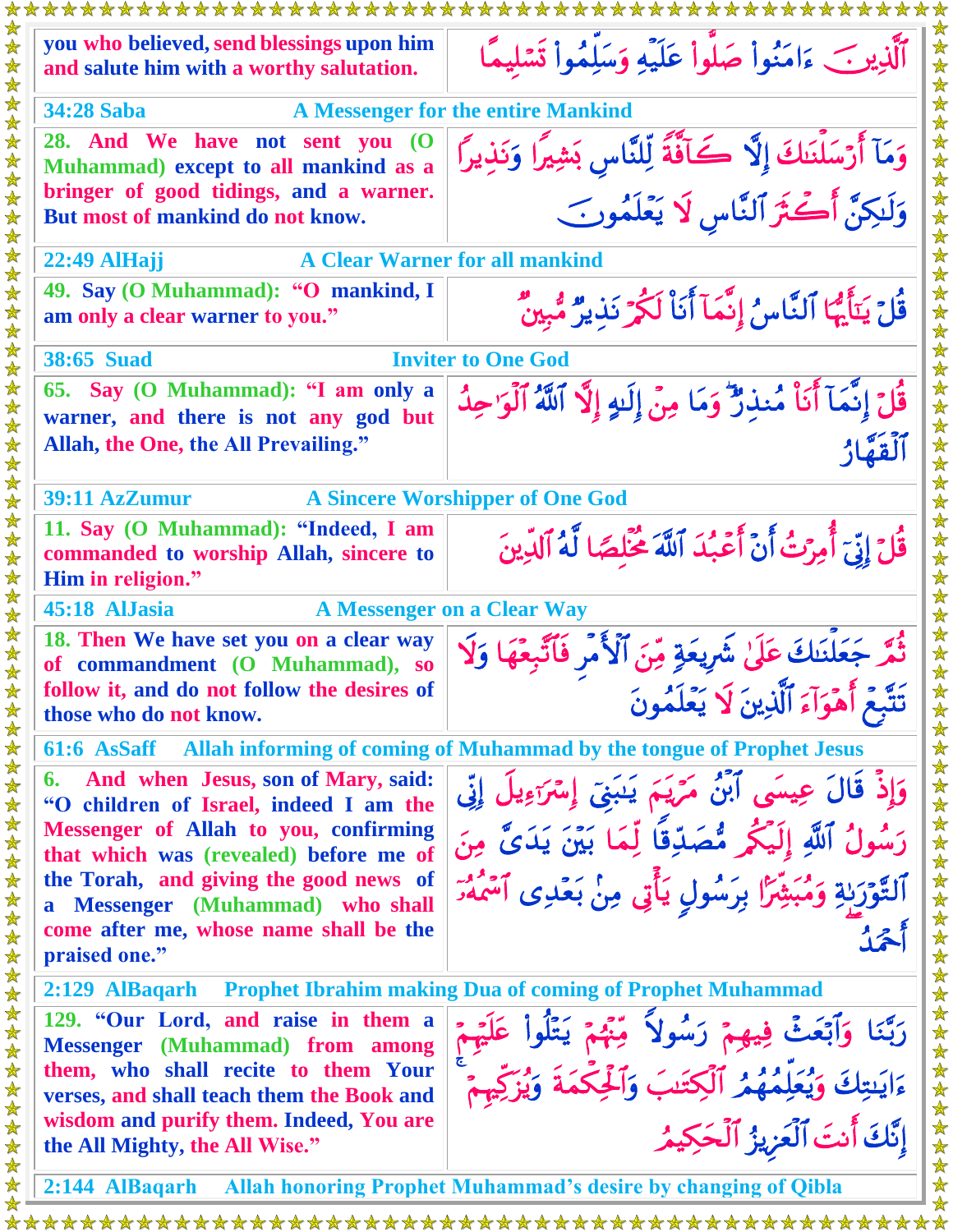| *********************                                                                                                                                                                                                             |                                                                                                                                     |  |
|-----------------------------------------------------------------------------------------------------------------------------------------------------------------------------------------------------------------------------------|-------------------------------------------------------------------------------------------------------------------------------------|--|
| 144.<br><b>EXAMPLE WE MEET A VERTILE SECONDENT SEEN</b><br>the<br>turning of your face (O Muhammad)<br>So We shall surely<br>toward heaven.<br>turn you to a qiblah that you will be<br>pleased with. So turn your face toward Al | قَدْ نَرَىٰ تَقَلَّبَ وَجَهِكَ فِى ٱلسَّمَآءِ ۖ فَلَنُوَلِّيَنَّكَ<br>قِبَّلَةً تَرْضَىٰهَا ۚ فَوَلِّ وَجْهَكَ شَطَّرَ ٱلْمَسَّجِدِ |  |
| <b>Masjid al Haram.</b>                                                                                                                                                                                                           |                                                                                                                                     |  |
| $2:151$ AlBaqarh                                                                                                                                                                                                                  | <b>Prophet as a Purifier and a Teacher of the Book and the Wisdom</b>                                                               |  |
| 151. Just as We have sent among you<br><b>Messenger</b> (Muhammad) from<br>$\mathbf{a}$<br>yourselves, reciting to you Our verses,                                                                                                | كَمَآ أَرْسَلْنَا فِيكُمۡ رَسُولاً مِّنكُمۡ يَتْلُواْ<br>عَلَيْكُمْ ءَايَسِنَا وَيُزَكِّيكُمْ وَيُعَلِمُكُمُ ٱلْكِتَنَبَ            |  |
| and purifying you, and teaching you<br>the Book and wisdom, and teaching you<br>that which you did not know.                                                                                                                      | وَٱلْحِكْمَةَ وَيُعَلِّمُكُم مَّا لَمْ تَكُونُواْ تَعْلَمُونَ                                                                       |  |
| <b>Prophet as a Caller to Faith</b><br>3:193 AalImran                                                                                                                                                                             |                                                                                                                                     |  |
| 193. "Our Lord, indeed We have heard a<br>caller (Muhammad) calling to faith                                                                                                                                                      | رَّبَّنَآ إِنَّنَا سَمِعْنَا مُنَادِيًا يُنَادِى لِلْإِيمَنِ أَنَّ                                                                  |  |
| (saying) that: 'Believe you in your Lord.'<br>So we believed. Our Lord, so forgive us<br>our sins, and remove from us our evil                                                                                                    | ءَامِنُواْ بِرَبِّكُمْ فَعَامَنَّا ۚ رَبَّنَا فَٱغۡفِرۡ لَنَا ذُنُوبَنَا                                                            |  |
| deeds, and cause us to die with the<br>righteous."                                                                                                                                                                                | وَكَفِّرْ عَنَّا سَيِّعَاتِنَا وَتَوَفَّنَا مَعَ ٱلْأَبْرَارِ                                                                       |  |
| 9:128, 129 AtTauba Prophet is Kind, Merciful and Trusts in the Lord of Throne                                                                                                                                                     |                                                                                                                                     |  |
| 128. There has certainly come to you a<br><b>Messenger</b> (Muhammad) from amongst<br>yourselves. Grievous to him is that you                                                                                                     | لْقِلّْهِ جَآءَكَّهُ رَسُه                                                                                                          |  |
| should suffer (any difficulty), concerned<br>over you, for the believers full of<br>kindness, merciful.                                                                                                                           | $\frac{1}{2}$                                                                                                                       |  |
| <b>129.</b><br>Then if they turn away, $(0)$<br>Muhammad) say: "Sufficient for me is<br>Allah. There is no deity except Him. In                                                                                                   | تَوَلَّوْاْ فَقُلْ حَسَّبِي ٱللَّهُ لَآ إِلَيْهَ إِلَّا هُوَ                                                                        |  |
| Him have I put my trust, and He is the<br><b>Lord of the Tremendous Throne."</b>                                                                                                                                                  | .<br>لتُ وَهُوَ رَبُّ ٱلْعَرَّشِ ٱلْعَظِ                                                                                            |  |
| 5:15,19,41 AlMaida A Messenger for the People of the Book                                                                                                                                                                         |                                                                                                                                     |  |
| 15. O People of the Book, there has<br>indeed come to you Our Messenger                                                                                                                                                           | لْكِتَبِ قَدْ جَآءَكُ                                                                                                               |  |
| (Muhammad), making clear to you<br>much of what you used to hide of the                                                                                                                                                           |                                                                                                                                     |  |
| Scripture, and forgiving of much. Indeed,<br>there has come to you from Allah a light                                                                                                                                             | قَدْ                                                                                                                                |  |
| and a clear Book (the Quran).                                                                                                                                                                                                     |                                                                                                                                     |  |
|                                                                                                                                                                                                                                   | م مِّر جَبِ ٱللَّهِ نُورٌ وَكِتَنبٌ هُ                                                                                              |  |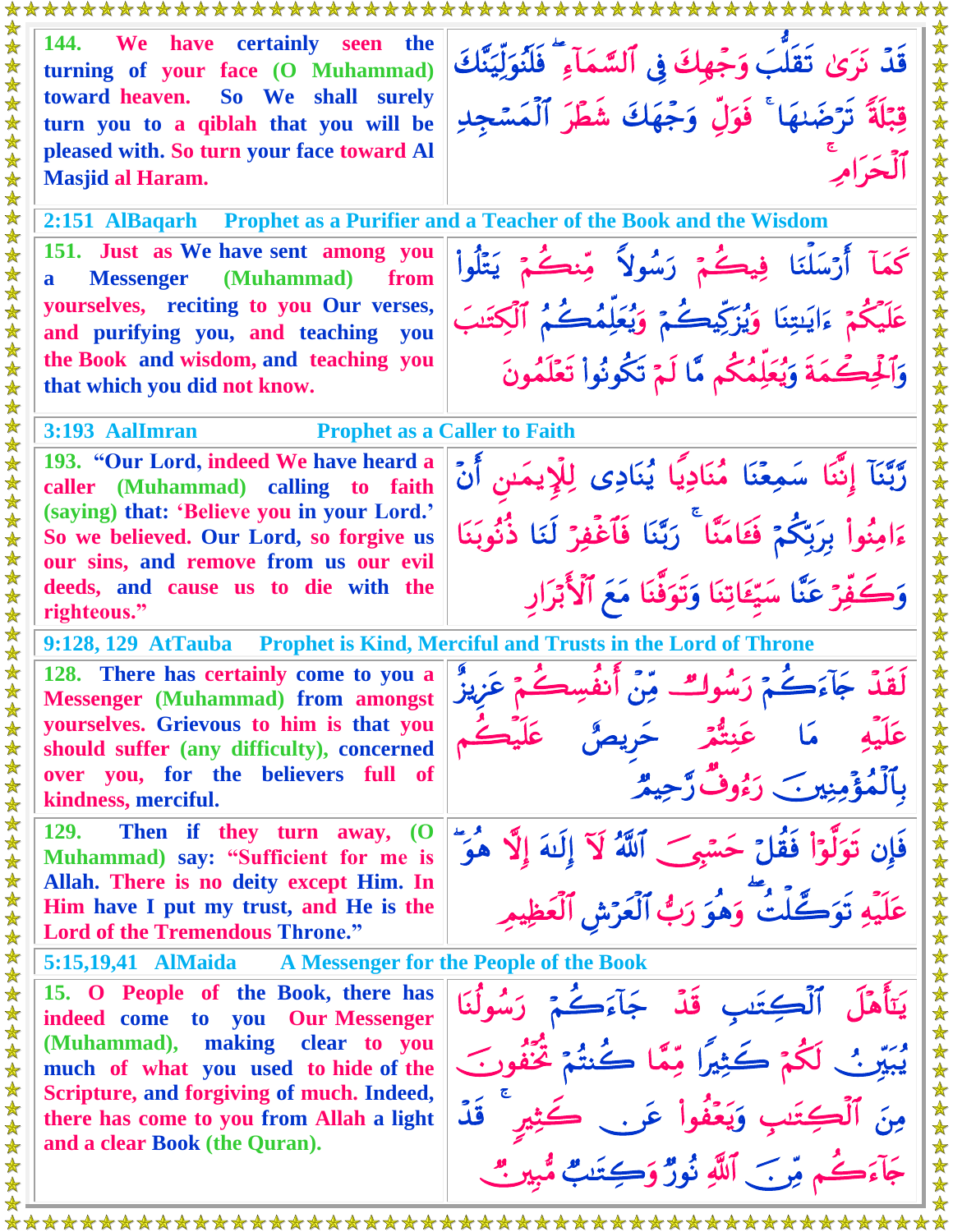**19. O People of the Book, there indeed**  يَتَأَهَّلُ الْكِتَسِ قَدْ جَأْءَكُمْ رَسُولُنَا يُبَيِّنُ لَكُمْ **has come to you Our Messenger (Muhammad) making clear to you**  عَلَىٰ فَتَرَةٍ مِّنَ ٱلرُّسُلِ أَن تَقُولُواْ مَا جَآءَنَا مِنْ  $\overline{a}$ **(teachings), after an interval (of**  女女女女女女女女女女女女女女女 **cessation) of the Messengers, lest you should say: "There did not come to us**  بَشِيرٍ وَلَا نَذِيرٍ ۖ فَقُدَّ جَآءَكُمْ بَشِيرٌ وَنَذِيرٌ ۖ وَٱللَّهُ **any bringer of glad tidings, nor a warner." So indeed there has come to you**  عَلَىٰ كُلِّ شَيْءٍ قُلِيدٌ **a bringer of glad tidings and a warner. And Allah has Power over all things. 41. O Messenger (Muhammad), let not**  يَتَأَيُّهَا ٱلرَّسُولُ لَا يُحَزِّنِكَ ٱلَّذِينَ يُسَرِّعُونَ **grieve you those who hasten into disbelief among those who say: "We**  فِي ٱلْكُفِرِ مِنَ ٱلَّذِينَ ۖ قَالَوۡاْ ءَامَنَّا بِأَفُوَاهِهِمْ ۖ **believe," with their mouths, and their hearts believe not.** وَلَمْرِ تَؤْمِنِ قُلُوبُهُمْ **5:48,49 AlMaida A Messenger as a Judge by the Book of Allah**   $\star$ **48. And We have sent down to you**  法女 وَأَنزَلْنَا إِلَيْكَ ٱلْكِتَنِبَ بِٱلْحَقِّ مُصَدِّقًا لِمَا **(O Muhammad) the Book (the Quran) in truth, confirming that which was before**  بَيْنَ ۖ يَدَيْهِ مِنَ ٱلْكِتَنِبِ وَمُهَيمِنًا عَلَيْهِ 女女女女女女女女 **it of the Scripture, and a criterion over it. So judge between them by that which** فَأَحْكُم بَيْنَهُم بِمَآ أَنزَلَ ٱللَّهُ ۖ وَلَا تُتَّبِعُ **Allah has revealed, and do not follow their desires (diverging away) from what**  أَهْوَأَءَهُمْ عَمَّا جَآءَكَ مِنَ ٱلْحَقِّ لِكُلِّ جَعَلْنَا **has come to you of the truth. For each**  女女女 **among you, We have appointed a divine**  مِنكُمْ شِرْعَةً وَمِنْهَاجًا **law and a clear way.**  女女女女女女女女女女女 **49. And that, judge (O Muhammad)** وَأَنِ أَحْكُمْ بَيِّنَهُمْ بِمَآ أَنزَلَ ٱللَّهُ وَلَا تَتَّبِعُ **between them by that which Allah has revealed, and do not follow their**  أَهْوَأَءَهُمْ وَأَحْذُرُهُمْ أَن يُفْتِنُوكَ عَنْ بَعْض **desires, and beware of them, lest they tempt you away from some of that**  مَآ أَنزَلَ ٱللَّهُ إِلَيْكَ **which Allah has sent down to you.** 公女 **5:67 AlMaida Allah as a Protector of the Messenger 67. O Messenger (Muhammad),** \* يَتَأَيُّهَا ٱلرَّسُولُ بَلِّغٍ مَأْ أَنزِلَ إِلَيْكَ مِن رَّبِّكَ 法女女 **proclaim (the message) that which has been sent down to you from your Lord.**  وَإِن لَمْ تَفْعَلْ فَمَا بَلَّغْتَ رِسَالَتَهُۥ وَٱللَّهُ 法安全 **And if you do not, then you have not conveyed His message. And Allah will protect you from the people. Indeed,**  公女女 يَعْصِمُكَ مِنَ ٱلنَّاسِ إِنَّ ٱللَّهَ لَا يَهْدِى **Allah does not guide the disbelieving**   $\bigstar$ **people.**  ٱلۡقَوۡمَ ٱلۡٓكَٰنِفِرِينَ